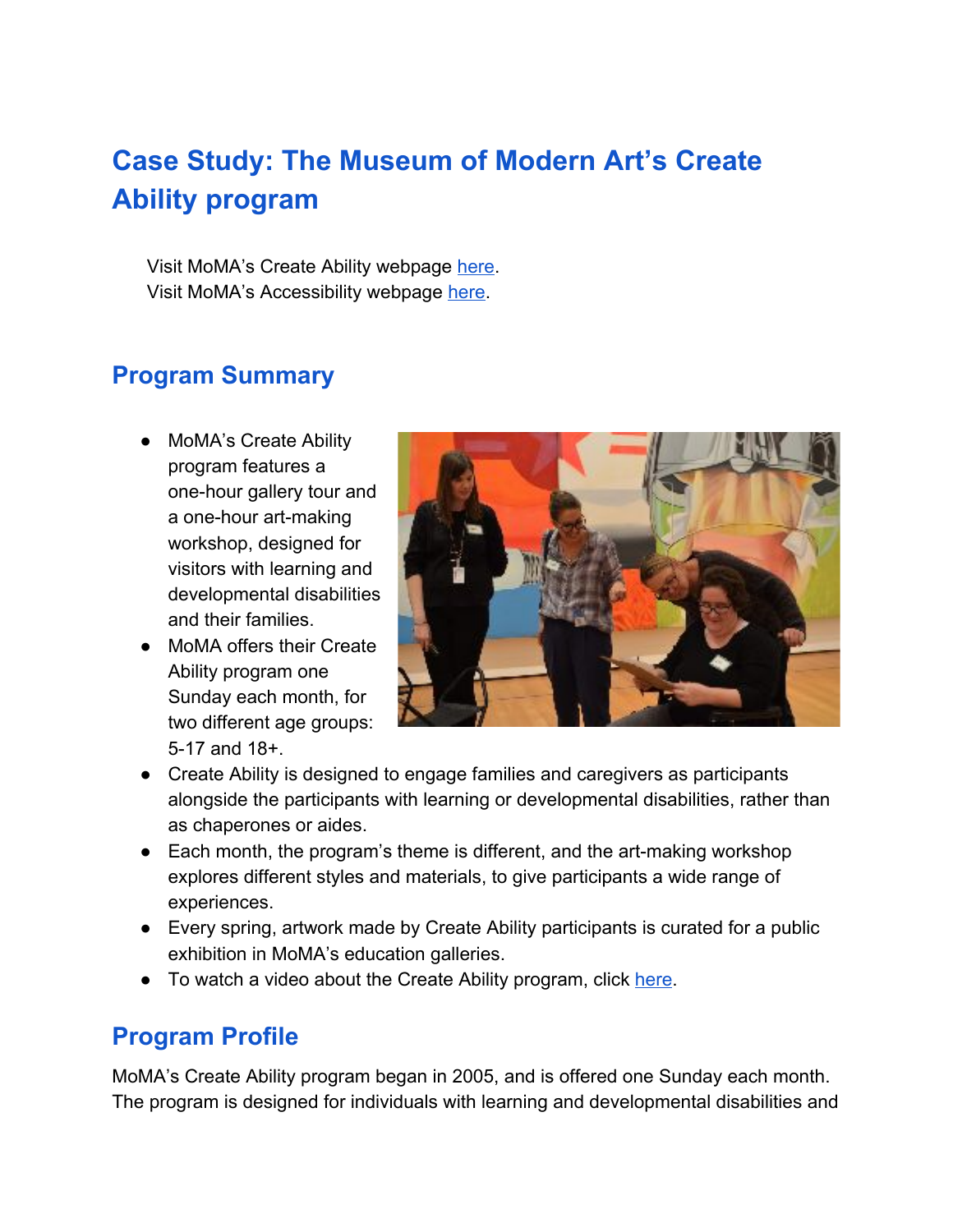their families. The program is tailored to two different age groups: MoMA offers Create Ability for individuals ages 5-17 and their families from 11:00am - 1:00pm and there is a separate session for individuals ages 18+ and their families from 2:00pm - 4:00pm. MoMA has offered Create Ability for both age groups since the program's inception in 2005; whereas many programs for adults grow out of programs for children as their participants age, Create Ability is unique in having worked with both age groups from the start. When Create Ability began in 2005 MoMA Access Programs noted that there was a lack of programming for adults with developmental and learning disabilities, which is why the team developed the program for multiple age groups from its onset. In 2015, MoMA Access Programs developed a program just for teens: during the 11:00 - 1:00 monthly Create Ability session, teens, their parents, caregivers, and companions have a separate tour and art-making session with an educator.



The two-hour program begins with a tour of MoMA's galleries, focusing on a selection of three or four pieces that have a similar theme. The educator leads a discussion of each piece on the tour, starting with specific questions, such as, "What colors do you see?" and then branching out to more experience-based questions, like, "How do the colors make you feel?" or "Do the colors remind you of anything?" Educators focus on themes in each piece that relate to the

art-making activity that occurs in MoMA's classrooms during the second hour of Create Ability. Towards the end of the art-making hour, participants are invited to share their creations with one another and reflect on the program. During the workshop and sharing, educators offer feedback or suggestions to participants about their artwork, focusing on elements like composition and color.

The theme of Create Ability changes each month, so repeat participants see a variety of artwork in MoMA's galleries and have the opportunity to explore a wide array of art-making media and styles. For example, a Create Ability session entitled, "The Art of Music" focused on several pieces in the galleries inspired by music artists in the 1960s and 1970s. The art-making activity that followed prompted participants to use stencils and brightly colored markers to make a poster advertising their favorite or an imaginary band.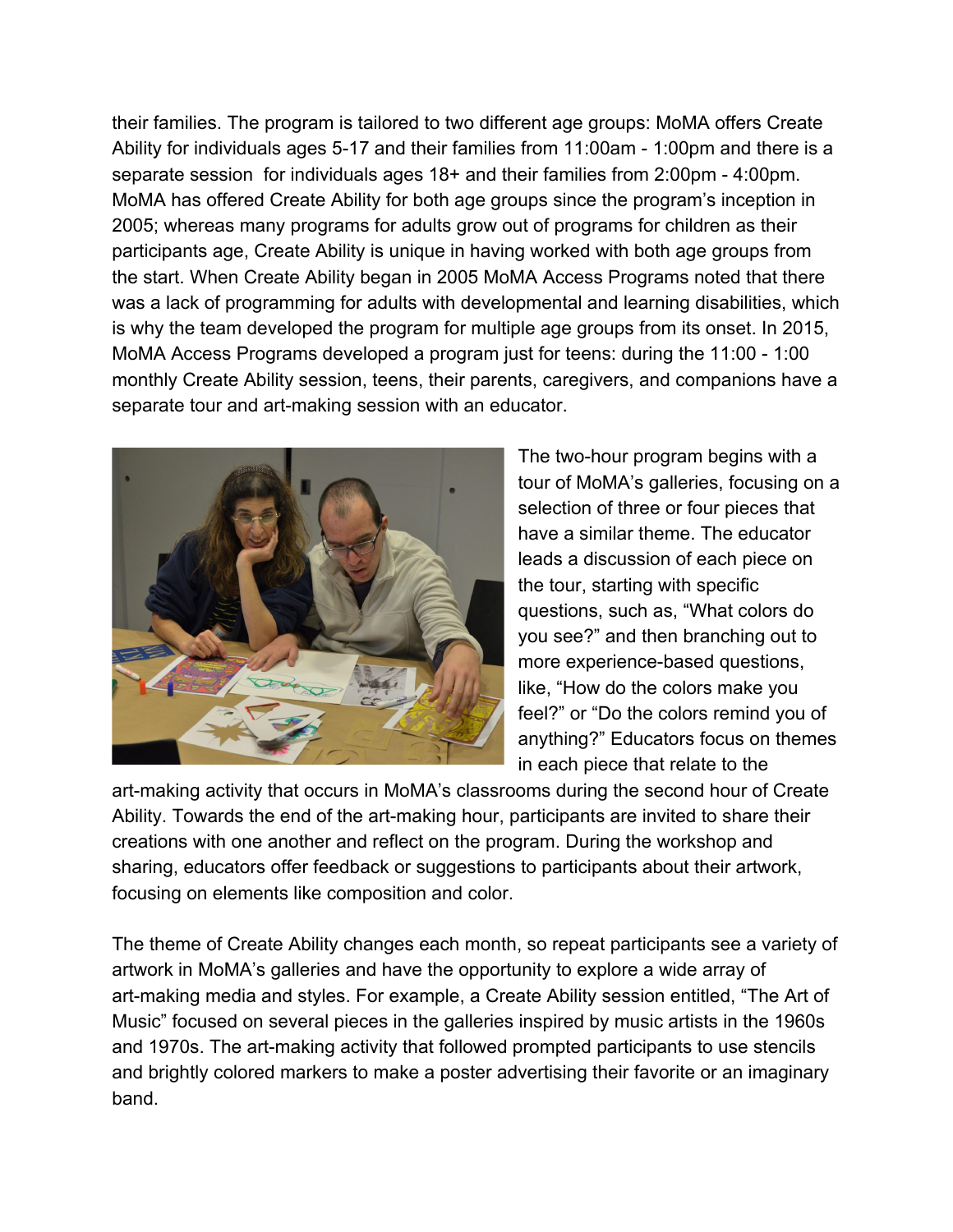Create Ability participants are split into three groups who take different routes during the gallery tour portion, and use separate classrooms for the art-making activity. Each group is staffed with one access educator and one volunteer, and is capped at twelve participants. MoMA's Community and Access programming staff and interns are also present during each program, helping with setup, check-in, and clean up.

The program is free of charge, but requires advance registration. According to Lara Schweller, Coordinator of Community and Access Programs at MoMA, about two thirds of participants in the Create Ability adult group are regularly returning participants, with a few new participants each month. Most participants attend with at least one neurotypical adult, usually a parent or aide. Some participants attend on their own if they are comfortable doing so, or with a companion.

A particular emphasis of the adult program is on parents and caregivers as participants alongside the participants with learning or developmental disabilities, rather than as chaperones or aides. Many parents or caregivers enjoy the program as much as the individual they accompany; they create their own artwork during the workshop and participate actively in the gallery tour. Educators make a point to engage parents and caregivers, so that the program offers an opportunity for peer-to-peer socialization and mutual respect. Everyone is invited to engage in conversation on the gallery tour, although most parents or caregivers choose not to answer questions, but rather to help clarify questions or discussion points with their participant.

Additionally, several parents and caregivers who had experienced both the younger program and the adult program as their participant aged mentioned that the adult group was more participant-directed, as opposed to the younger group being more heavily led by the educator. Educators are encouraged to interact with participants as peers and emphasize independence and individual creativity in the art-making projects.

## **Highlighting Best Practices**

#### **Establish a routine, then build on it.**

Every month, Create Ability follows the same routine: they meet in a classroom in the MoMA education building, begin with a one-hour gallery tour, and then return to the classroom for an hour-long art-making workshop. Though the schedule remains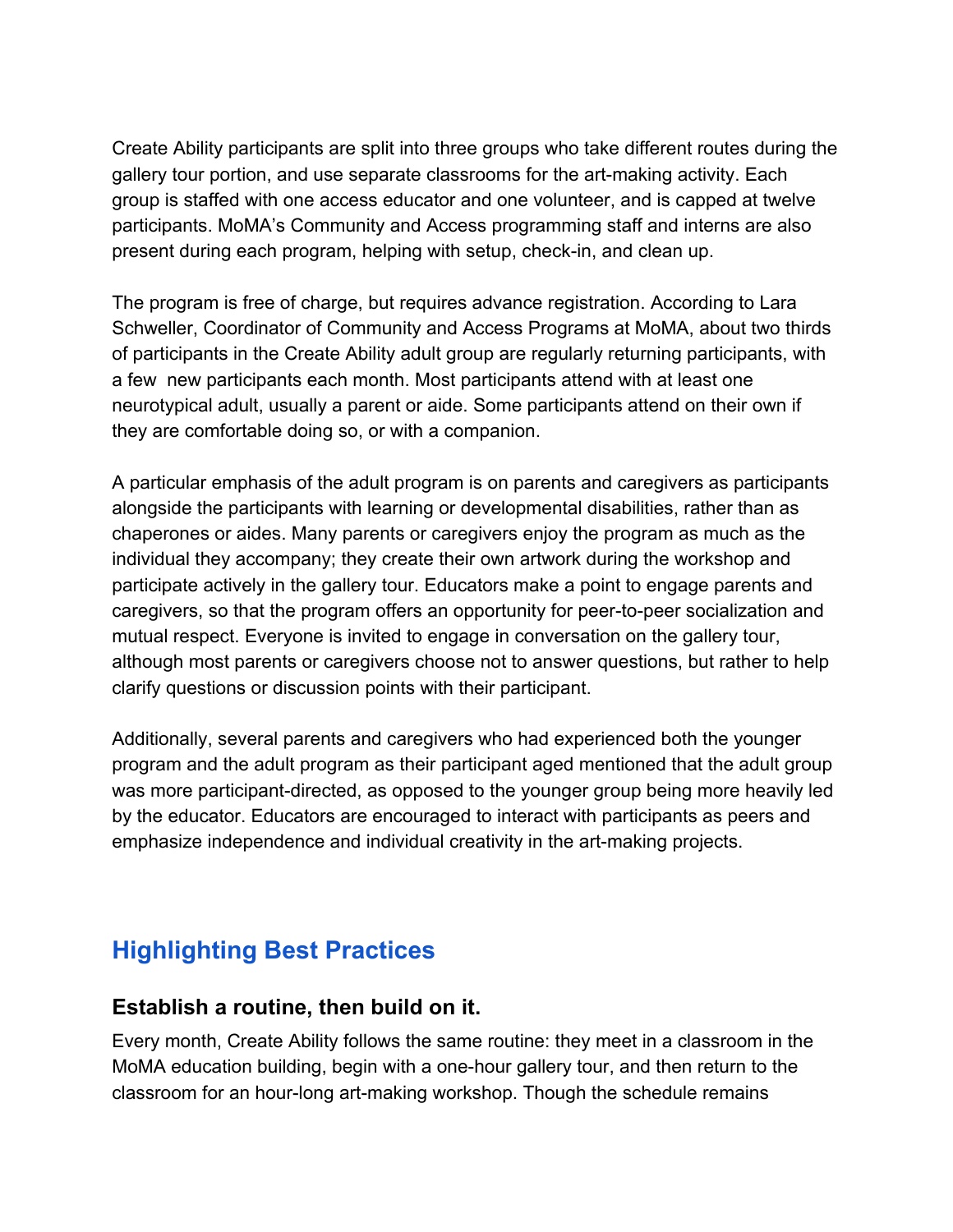consistent from program to program, educators vary the theme and content of both the tours and the art-making workshop. The routine schedule creates a sense of comfort within the group, particularly those who have attended the program in the past, but the varied content allows for new artistic discoveries and for educators to innovate within a set structure.

#### **Use strong visual aids to help participants process new information.**

During the Create Ability gallery tour, educators use visual aids to guide participants' viewing of the artwork they discuss. In one instance, when discussing James Rosenquist's *F-111*, a very large-scale painting, educators gave each participant a clipboard with a "scavenger hunt" comprised of details of the painting. This helped participants focus in on smaller, less overwhelming elements of the piece, and helped guide the discussion.

## **Create structured ways for participants to provide feedback and guide the program's growth.**

MoMA began an advisory council for Create Ability in 2015 to give participants a chance to provide constructive feedback about the program. The council meets two or three times throughout the year to discuss Create Ability and give input around anything related to the program.

*"We have an advisory council… made up of parents, and this year we're having adult participants join the advisory committee. So our goal is to consistently grow the program based upon feedback from the community, and grow in new and exciting ways that are prompted by the community. We met twice last year; this year we will meet three times. Last year was the first year we did it, and we had just five participants who came both to the morning program and the afternoon program. This year we'll do the same but we also have adult participants [with learning or developmental disabilities] joining us. And we'll meet all together at least once, and then we'll meet in smaller subgroups during the year as well. So we'll have a subgroup to help advise about the morning programming, and a subgroup to advise about the afternoon programming. Feedback could be about anything from Create Ability itself to resources that we're working on, like the sensory materials, or to our educators and different techniques that we're trying within the program."*

-Lara Schweller, Coordinator of Community and Access Programs at MoMA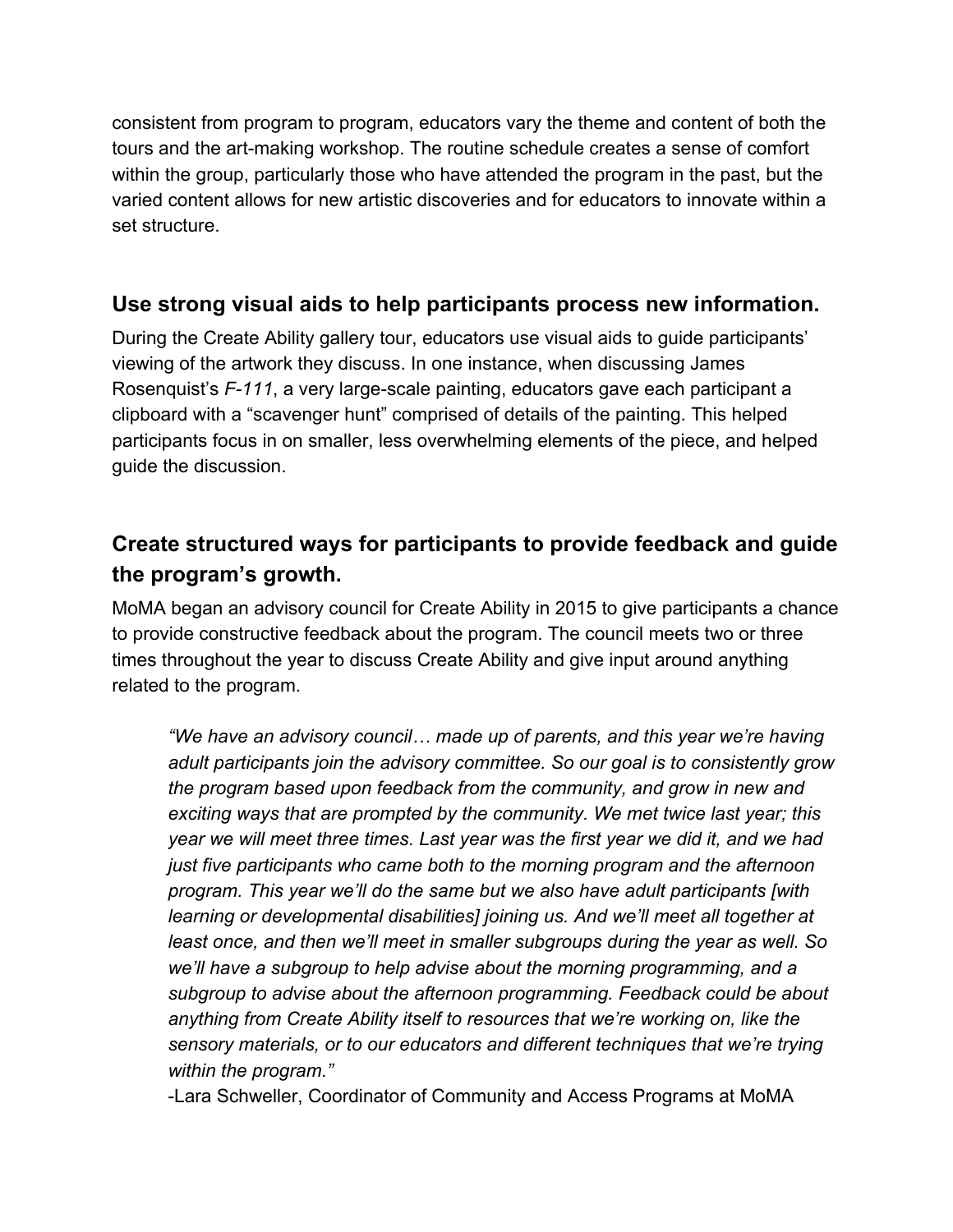#### **Adapt programs to individual participants' needs and goals, rather than adopting a one-size-fits-all model.**

Create Ability is a very public-facing program, with gallery tours often occurring during some of the busiest times in the museum. This is a wonderful opportunity for visibility of visitors with disabilities within the museum community that many participants enjoy. Some, however, prefer a quieter experience. MoMA's accessibility department offers options for both preferences.

*"Our community is highly visible within the education department and within the entire museum, which I think is always a positive... When we have diverse audiences within the museum, I think the entire museum becomes more accepting of diversity and more inclusive of different types of people, different types of learners, the different types of art experiences that the museum can successfully offer and maintain… But to that point, we want our programs to be visible and we do have them during public hours, and when we talk to our participants, a lot of [them] like that and a lot of them don't: they want that special access to galleries that are closed to the public, so we try to offer a balance. With each access program, we have it during public hours, but in many ways we try to offer other programs, either before public hours or during special exhibitions that haven't opened to the public yet, so that we can just have choices for people."* -Lara Schweller, Coordinator of Community and Access Programs at MoMA

#### **Offer regular and varied professional development for program staff.**

Allow program staff to receive training from a variety of outside professionals who can build on educators' existing experience with the population with whom they are working. Especially when a group of educators has been with a program for several years, as is the case with Create Ability, find professionals within accessibility or education fields who can provide new perspectives.

*"In terms of professional development for our educators, we are planning on bringing in some communication specialists this year, just to do some additional training. We lead professional development for our freelance educators every other month, so a lot of that does involve bringing in people from various accessibility fields to offer some guidance or some new perspectives."* -Lara Schweller, Coordinator of Community and Access Programs at MoMA